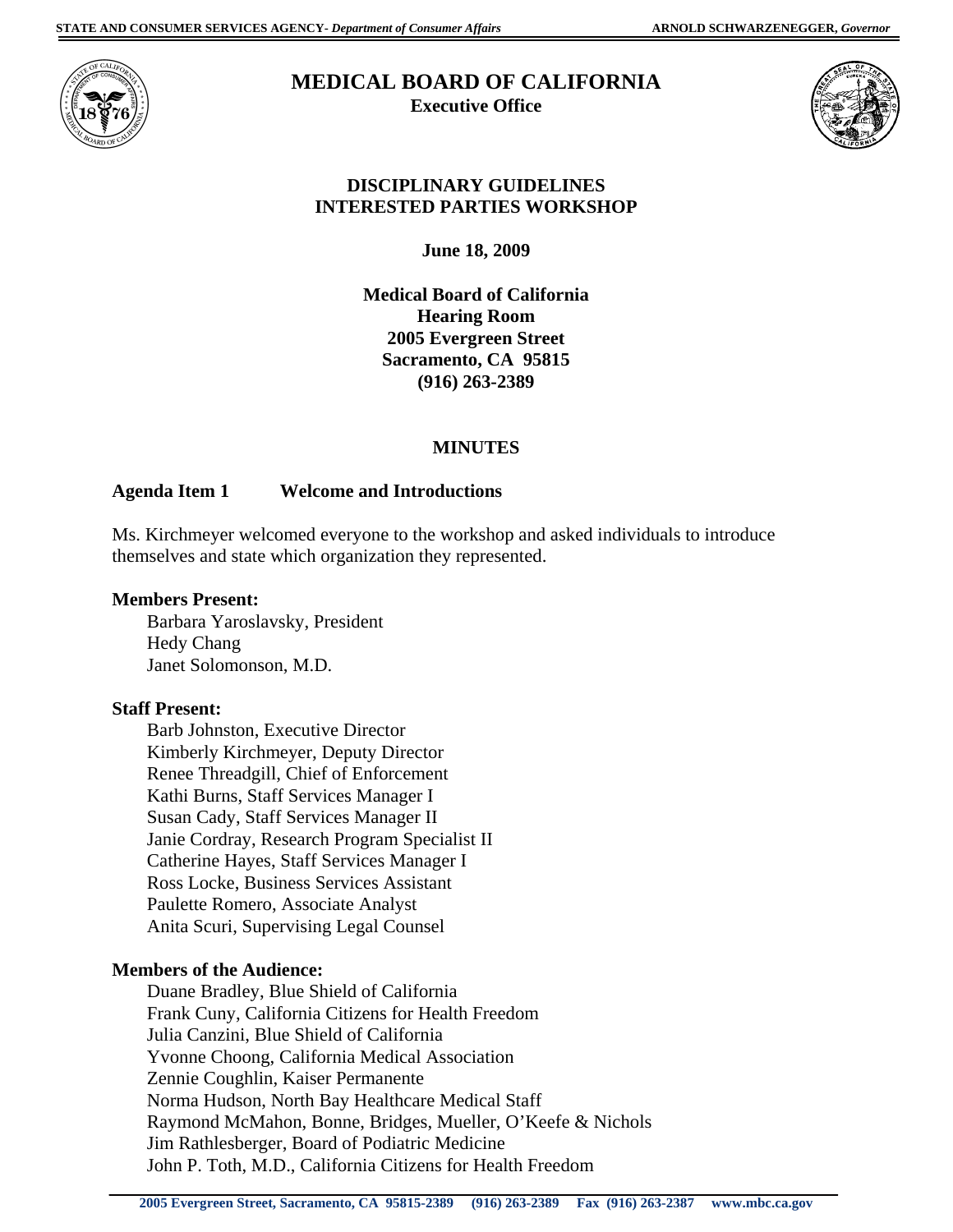#### **Agenda Item 2 Overview of Disciplinary Guidelines - Adoption of Regulations**

Ms. Kirchmeyer advised the audience that both changed and unchanged conditions were included in the hand out in order for audience members to offer suggestions to any sections.

### **Agenda Item 3 Discussion of proposed Disciplinary Guidelines - Open Discussion**

Condition No. 4 was not discussed as no changes were made nor suggested.

Condition No. 5 was discussed. Mr. McMahon questioned the use of the word "prior" in the phrase "an inappropriate prior examination". Ms. Kirchmeyer advised this wording was taken directly from Business and Professions Code section 2242.

Condition No. 6 was not discussed as no changes were made nor suggested.

Condition No. 7 was not discussed as no issues were brought forward.

Condition No. 8 was discussed. Ms. Yaroslavsky questioned deleting the verbiage included in this condition. Ms. Cady advised the verbiage is included in Condition No. 36 and is therefore duplicative in this condition.

Condition No. 9 was discussed. The term "shall be suspended and shall cease the practice of medicine" was removed from the last paragraph and replaced with "shall receive a notification to cease practice". The language will be amended to remove the word "suspension" from the condition. Mr. McMahon asked the Board to create a time frame for an accusation to be filed after a respondent has a positive biological fluid test and has been removed from practice. Discussion ensued as to the time frame a physician must cease practice. Staff stated they would review the Administrative Procedure Act and draft language similar to the language for an Interim Suspension Order.

Condition No. 10 was discussed. The term "shall be suspended and shall cease the practice of medicine" was removed from the last paragraph and replaced with "shall receive a notification to cease practice". The language will be amended to remove the word "suspension" from the condition. In addition, the language from Condition No. 9 regarding a time frame will be included here.

Condition No. 11 was discussed. The term "drug screening program" was replaced with "similar drug screening". The term "shall immediately cease practice upon notification" was removed from the last paragraph and replaced with "shall receive a notification to cease practice".

Condition No. 12 was not discussed as no issues were brought forward.

Condition No. 13 was not discussed as no issues were brought forward.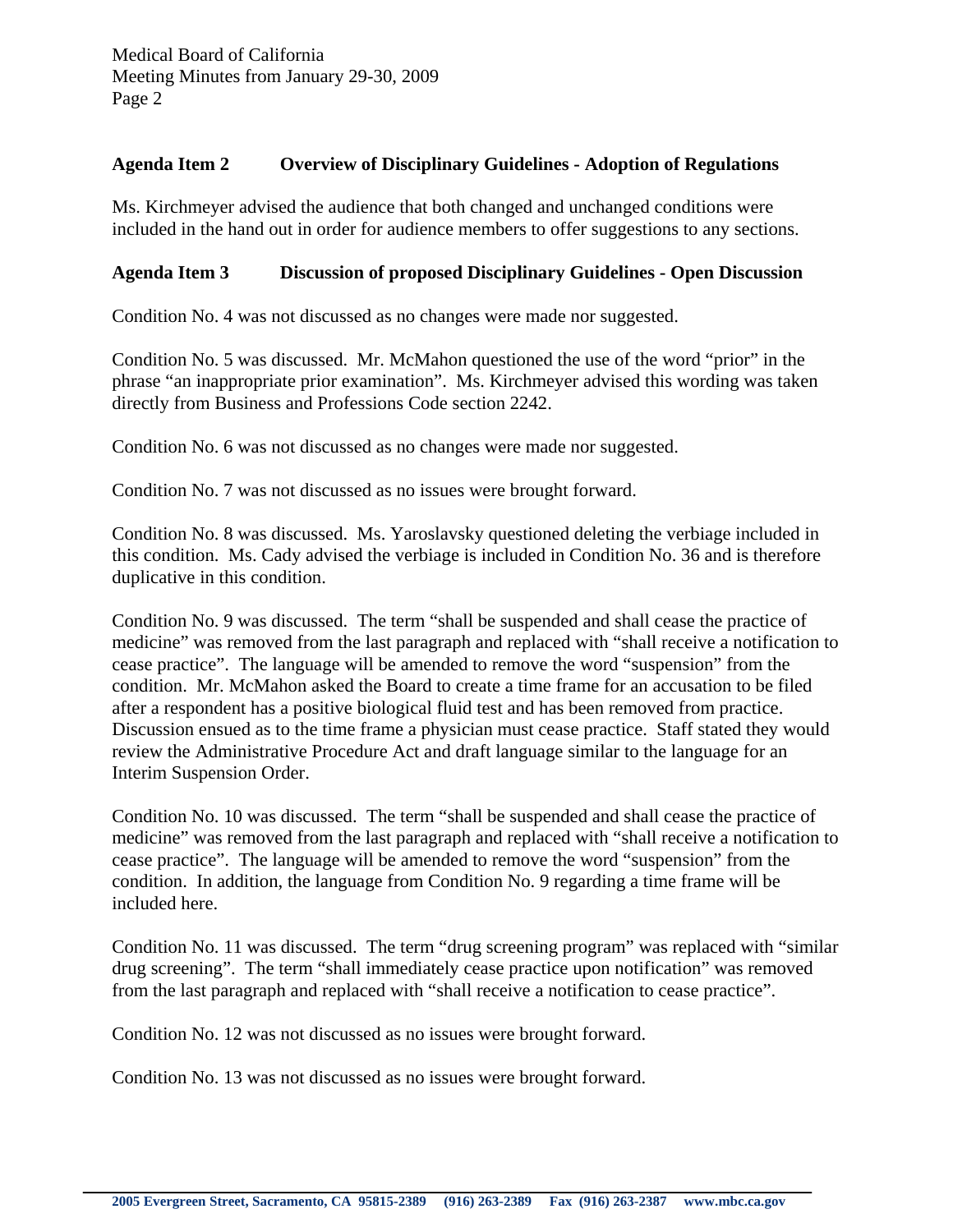Medical Board of California Meeting Minutes from January 29-30, 2009 Page 3

Condition No. 14 was discussed. Mr. McMahon questioned the use of the term "equivalency" but no changes were made. Yvonne Choong asked for a hand out on criteria staff will be evaluating for equivalency. Staff said they would work on this for distribution.

Condition No. 15 was not discussed as no issues were brought forward.

Condition No. 16 was not discussed as no issues were brought forward.

Condition No. 17 was not discussed as no issues were brought forward.

Condition No. 18 was not discussed as no issues were brought forward.

Condition No. 19 was discussed. Mr. McMahon recommended the word "successfully" be added to the last sentence of the first paragraph. In the "Note", the term "shall immediately cease practice upon notification" was removed and replaced with "shall receive a notification to cease practice".

Condition No. 20 was discussed. In the "Note", the term "shall immediately cease practice upon notification" was removed and replaced with "shall receive a notification to cease practice". The language will be amended to remove the word "suspension" from the condition.

Condition No. 21 was not discussed as no issues were brought forward.

Condition No. 22 was not discussed as no issues were brought forward.

Condition No. 23 was not discussed as no issues were brought forward.

Condition No. 24 was not discussed as no issues were brought forward.

Condition No. 25 was discussed. It was suggested the definition of "no solo practice" be identified. Ms. Scuri suggested the following new language: "Respondent is prohibited from engaging in the solo practice of medicine. Solo practice includes, but is not limited to, a practice where: 1) physicians merely share office space but are not affiliated for purposes of providing patient care, or 2) Respondent would be the sole physician practitioner at that location."

Condition No. 26 was discussed. Mr. McMahon had concerns about patient confidentiality with regard to Respondents releasing logs containing patients' names, addresses, etc. Language was changed to allow Respondents to use patient medical record numbers and initials on logs. It was agreed that the inclusion of addresses and phone numbers on logs was acceptable in the event it was necessary for the Board to contact a patient.

Condition No. 27 was not discussed as no issues were brought forward.

Condition No. 28 was not discussed as no issues were brought forward.

Condition No. 29 was not discussed as no changes were made nor suggested.